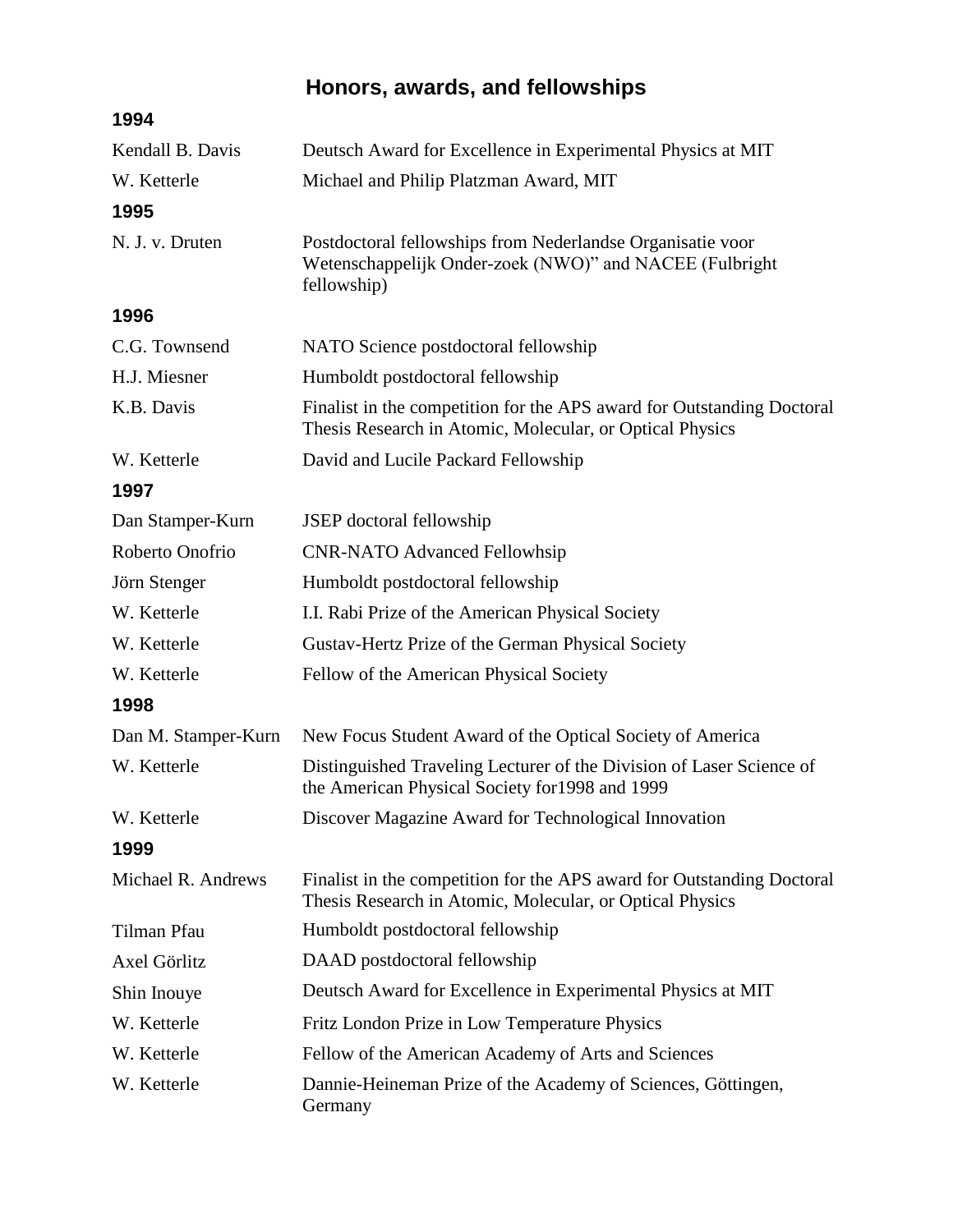## **2000**

| <b>Ananth Chikkatur</b> | Deutsch Award for Excellence in Experimental Physics at MIT                                                                        |
|-------------------------|------------------------------------------------------------------------------------------------------------------------------------|
| Dan M. Stamper-Kurn     | APS award for Outstanding Doctoral Thesis Research in Atomic,<br>Molecular, or Optical Physics                                     |
| W. Ketterle             | Benjamin Franklin Medal in Physics                                                                                                 |
| Shin Inouye             | Prize as a finalist for the New Focus Student Award of the Optical<br>Society of America                                           |
| 2001                    |                                                                                                                                    |
| <b>Till Rosenband</b>   | Joel Matthew Orloff award for the most outstanding senior thesis in the<br>MIT physics department                                  |
| Till Rosenband          | Finalist for the APS Apker Award, an Undergraduate Physics<br><b>Achievement Award</b>                                             |
| W. Ketterle             | Nobel Prize in Physics (together with E.A. Cornell and C.E. Wieman)                                                                |
| 2002                    |                                                                                                                                    |
| Shin Inouye             | Finalist in the competition for the APS award for Outstanding Doctoral<br>Thesis Research in Atomic, Molecular, or Optical Physics |
| W. Ketterle             | Member of the European Academy of Sciences and Arts                                                                                |
| W. Ketterle             | Member of the Academy of Sciences in Heidelberg                                                                                    |
| W. Ketterle             | Fellow of the Institute of Physics (IOP)                                                                                           |
| W. Ketterle             | Medal of Merit of the State of Baden-Würtemberg                                                                                    |
| W. Ketterle             | Foreign associate of the National Academy of Sciences                                                                              |
| W. Ketterle             | Knight Commander's Cross (Badge and Star) of the Order of Merit of<br>the Federal Republic of Germany                              |
| W. Ketterle             | European Academy of Arts, Sciences and Humanities (titular member)                                                                 |
| 2003                    |                                                                                                                                    |
| W. Ketterle             | Member of the Bavarian Academy of Sciences                                                                                         |
| Michele Saba            | Postdoctoral "Young Researcher Fellowship" of the Swiss National<br><b>Science Foundation</b>                                      |
| Subhadeep Gupta         | Miller Research fellowship (University of California at Berkeley)                                                                  |
| Aaron Leanhardt         | Deutsch Award for Excellence in Experimental Physics at MIT                                                                        |
| Zoran Hadzibabic        | Chateaubriand Fellowship (ENS, Paris)                                                                                              |
| <b>Jeff Steinhauer</b>  | Alon Fellowship (The Council for Higher Education, Israel)                                                                         |
| <b>Jeff Steinhauer</b>  | Landau Fellowship (Technion Israel Institute of Technology, Israel)                                                                |
| 2004                    |                                                                                                                                    |
| Martin Zwierlein        | Deutsch Award for Excellence in Experimental Physics at MIT                                                                        |
| W. Ketterle             | Killian Award, MIT                                                                                                                 |
| 2005                    |                                                                                                                                    |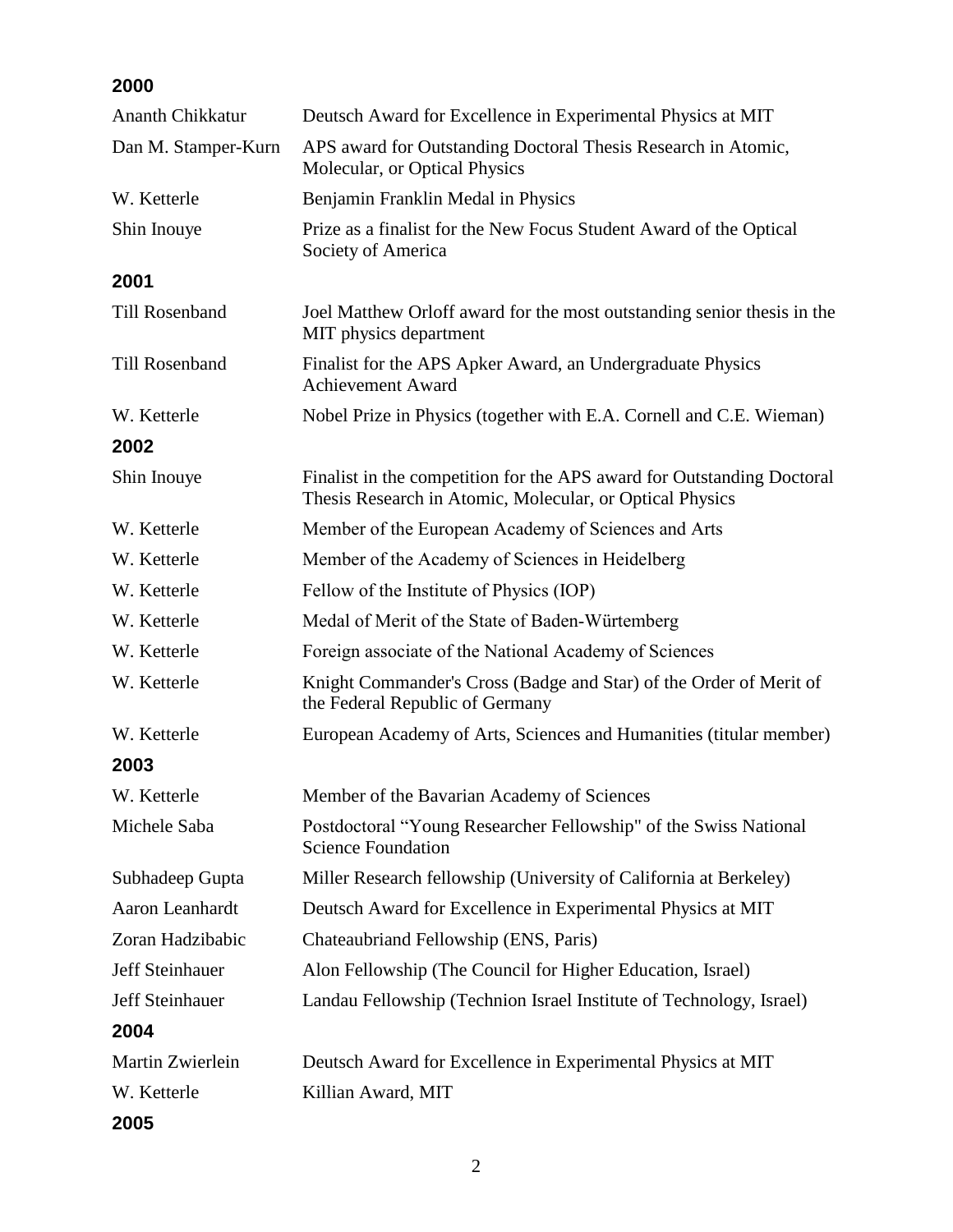| W. Ketterle              | German Academy of Natural Scientists Leopoldina                                                                                         |
|--------------------------|-----------------------------------------------------------------------------------------------------------------------------------------|
| W. Ketterle              | Honorary Degree of Doctor of Science from Gustavus Adolphus<br>College                                                                  |
| Gretchen Campbell        | New Focus/Bookham Student Award of the Optical Society of America                                                                       |
| Yong-Il Shin             | Deutsch Award for Excellence in Experimental Physics at MIT                                                                             |
| 2006                     |                                                                                                                                         |
| W. Ketterle              | Fellow of the Optical Society of America                                                                                                |
| Yong-Il Shin             | Finalist in the competition for the 2006 APS award for Outstanding<br>Doctoral Thesis Research in Atomic, Molecular, or Optical Physics |
| Martin Zwierlein         | Sofja Kovalevskaja-Prize and Fellowship of the Alexander von<br>Humboldt Foundation (declined)                                          |
| Gretchen Campbell        | Deutsch Award for Excellence in Experimental Physics at MIT                                                                             |
| 2007                     |                                                                                                                                         |
| Martin Zwierlein         | Finalist in the competition for the 2007 APS award for Outstanding<br>Doctoral Thesis Research in Atomic, Molecular, or Optical Physics |
| Martin Zwierlein         | Otto-Klung-Weberbank-Preis                                                                                                              |
| W. Ketterle              | Honorary Ph.D. Degree from the University of Connecticut                                                                                |
| W. Ketterle              | Honorary Ph.D. Degree from Ohio State University                                                                                        |
| Widagdo Setiawan         | Joel Matthew Orloff Award for outstanding scholarship in physics<br>(MIT award for undergraduate student)                               |
| 2008                     |                                                                                                                                         |
| Gretchen Campbell        | Finalist in the competition for the 2008 APS award for Outstanding<br>Doctoral Thesis Research in Atomic, Molecular, or Optical Physics |
| 2009                     |                                                                                                                                         |
| W. Ketterle              | Humboldt Research Award                                                                                                                 |
| W. Ketterle              | Leonie Wild Medal of the town of Eppelheim                                                                                              |
| W. Ketterle              | James Joyce Award of the Literary & Historical Society of University<br>College Dublin                                                  |
| Tony Hyun Kim            | Joel Matthew Orloff Award for outstanding scholarship in physics<br>(MIT award for undergraduate student)                               |
| W. Ketterle              | Honorary Membership in Deutscher Hochschulverband                                                                                       |
| <b>Andre Schirotzek</b>  | Deutsch Award for Excellence in Experimental Physics at MIT                                                                             |
| 2010                     |                                                                                                                                         |
| <b>Christian Schunck</b> | Finalist in the competition for the 2010 APS award for Outstanding<br>Doctoral Thesis Research in Atomic, Molecular, or Optical Physics |
| 2011                     |                                                                                                                                         |
| W. Ketterle              | Honorary Ph.D. Degree from Strathclyde University, Scotland, June<br>2011                                                               |